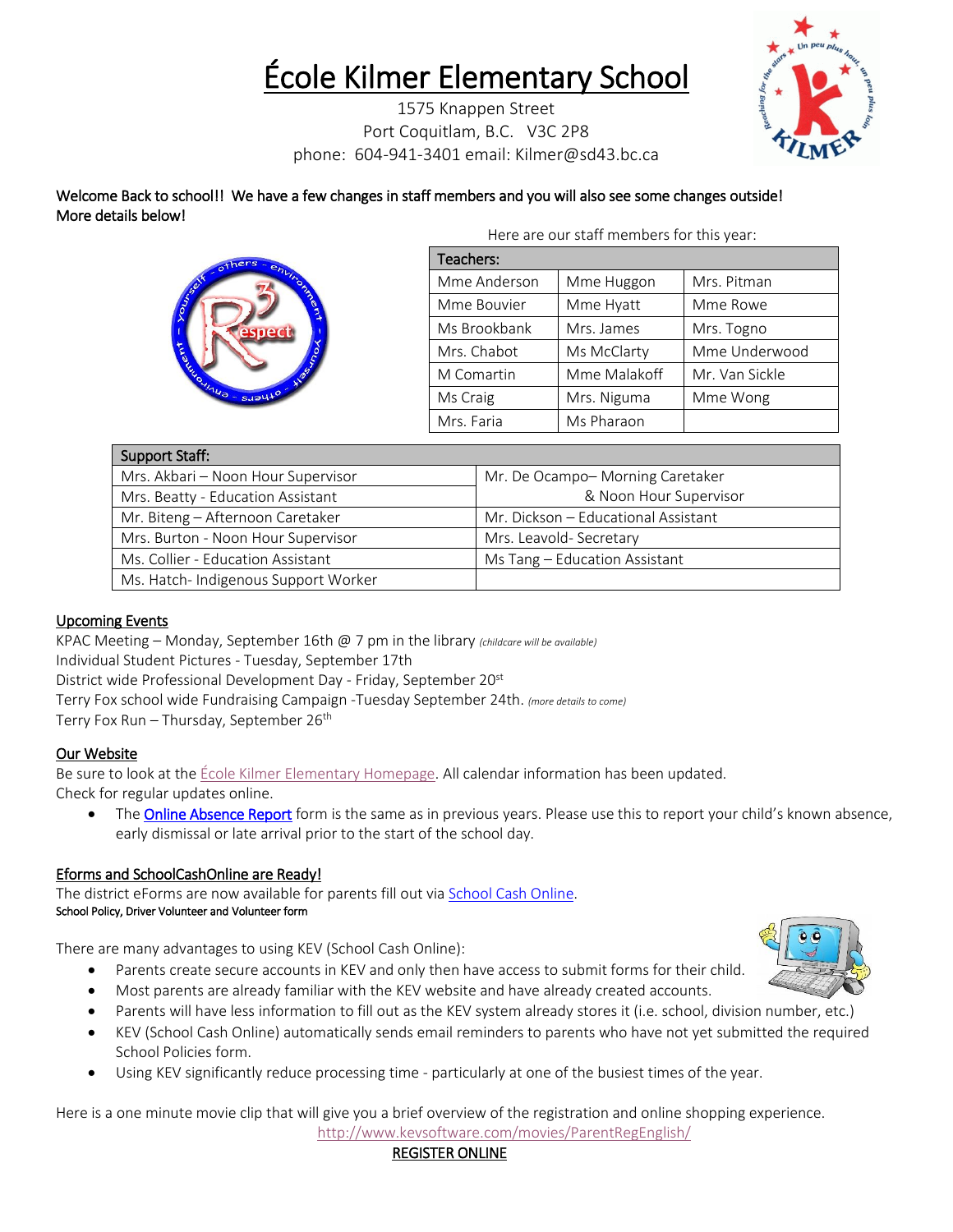- Step 1: Please click on this link: [https://sd43.schoolcashonline.com](https://sd43.schoolcashonline.com/)
- Step 2: Register by selecting the "Get Started Now" and following the steps.
- Step 3: After you receive the confirmation email, please select the 'click here' option, login and add each of your children to your household account.

## $\checkmark$  Convenient  $\checkmark$  Safe  $\checkmark$  Secure

*PLEASE NOTE: If you have any questions during the registration process or while shopping online, please select the GET HELP option in the top right hand area of the screen.*

The Emergency Release and the Medical Alert forms will remain in PDF format for parents to fill out, print and return to schools to file. Paper copies are available at the office.

Note that the fillable PDF – in addition to being clearly legible - can be saved by parents and edited as needed each school year. This is a real time saver for parents!

## Planners

Congratulations to Lehna Backus, whose cover art submission was chosen to be on our school planner cover for this school year. Way to go Lehna!!

School planners have already been distributed to students. This year the cost of a planner is \$7.50. Parents can pay for the planners through the Cash Online system as of Monday, September 16<sup>th</sup>. If you have any questions or concerns about the planners, please feel free to contact Ms Birnie. Planners are an important part of home / school communication facilitating daily communication about academics, school activities and upcoming class events. Our planners also have information for parents regarding the administrative policies, such as Code of Conduct, use of technology /digital citizenship and Resolution of Student or Parent Concerns. Parents are asked to review the information. *Please note that the Intermediate English Student Planners are still to come.* 

## Kilmer Parent Advisory Council (KPAC)

Parent Advisory Councils are an important part of the school community. It is an organization comprised of all parents who have children at Irvine. All parents are automatically members of our Irvine Parent Advisory Council. The membership of the executive of the council is not automatic. The executive is usually elected at the Annual General Meeting the previous May. Sometimes, there are one or two important positions that still need to be filled in the fall.

This year our KPAC is in need of parent volunteers who are willing to take on a role on the executive.

The first KPAC event of the school year, will be held on **Monday, September 16 <sup>th</sup>at 7:00 pm**. The agenda for the meeting is usually published on behalf of the KPAC. Please see the additional email sent early today on behalf of KPAC.

## SUPERVISON OF STUDENTS

Supervision of students begins at 8:30 am. Students who arrive before 8:30 are encouraged to wait at the front of the school until a supervisor is outside. After school, students are released to their parents or caregivers. Any student who has not been picked up at that time is asked to come back into the school and wait in the main foyer for their ride. We ask that parents remind their children that if they have not been picked up they should come back into the school to the office and not walk home by themselves - unless parents or guardians have arranged that ahead of time. Please make sure that children are aware of any special arrangements for drop off or pick up ahead of time.

## School Photo Day- Tuesday, September 17<sup>th</sup>

Please see the notice that will go home Monday. For best results please do not wear Green coloured clothing, Green coloured patterns & solid white.

## DISTRICT NEWS

## Welcome Back Letters

Minister of Education Rob Fleming wishes all students and their families all the best for the year ahead[. Read more here.](https://www.sd43.bc.ca/Pages/newsitem.aspx?ItemID=484&ListID=ed550773-e9ff-4e20-9964-4e1b213f518c&TemplateID=Announcement_Item#/=) SD43 Superintendent of Schools Patricia Gartland welcomes all students back to school. [Read more here.](https://www.sd43.bc.ca/Pages/newsitem.aspx?ItemID=485&ListID=ed550773-e9ff-4e20-9964-4e1b213f518c&TemplateID=Announcement_Item#/=)

## Vaccination Status Reporting Regulation

Government has approved the Vaccination Status Reporting Regulation requiring parents or guardians to report the vaccination status of their school-age children. This regulation comes into force on July 1 and public health units will begin implementation of the regulation in September of 2019[. Read more here](https://immunizebc.ca/vaccination-status-reporting-regulation)